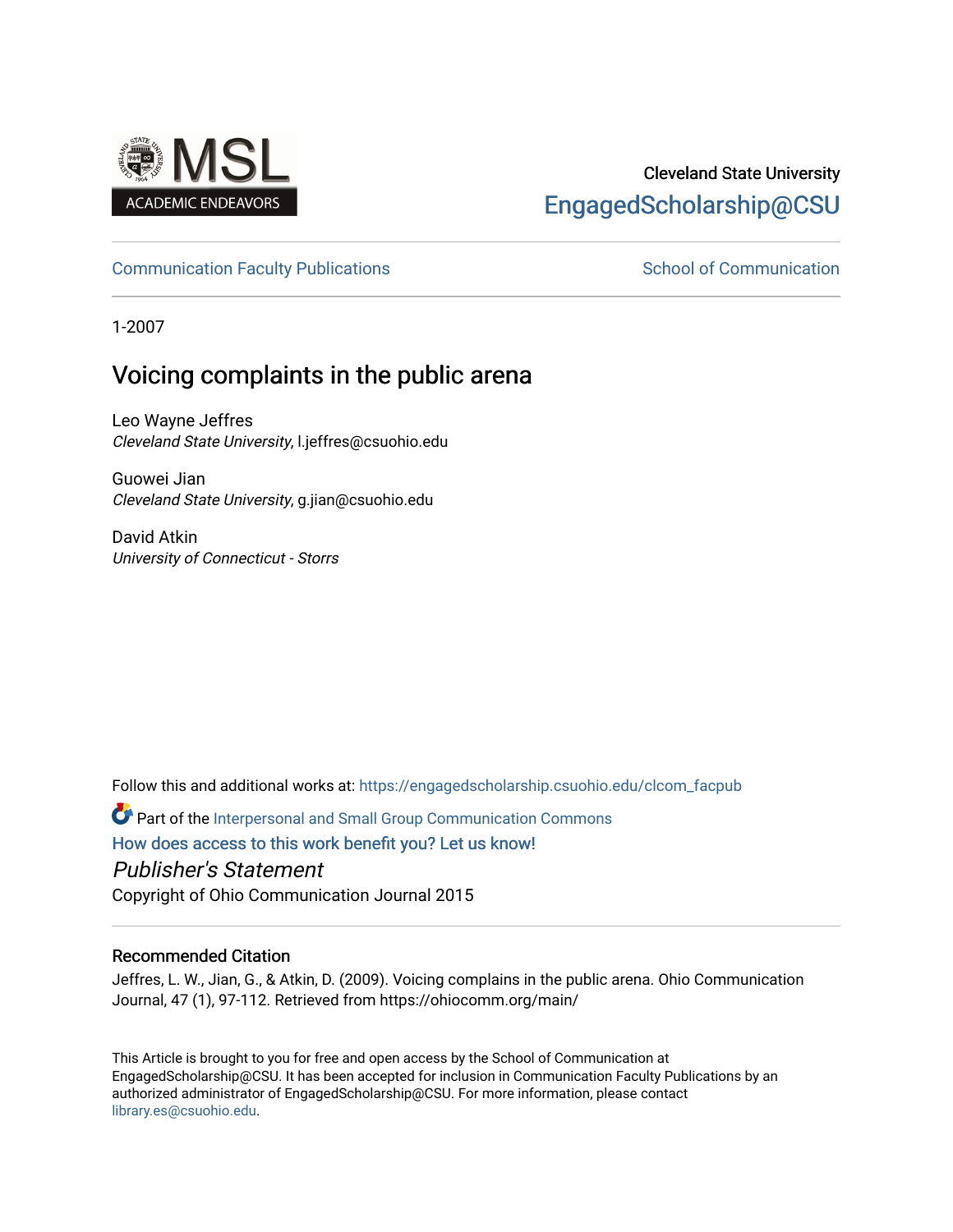## Voicing Complaints in the Public Arena

### Leo W. Jeffres, Guowei Jian, and David Atkin

*This study draws on several literatures—the Tichenor et al. (1980) pluralism model stressing community constraints, the spiral of silence literature stressing the importance of the climate of communication, and the currently popular emphasis on democratic discussion in the ―public sphere.‖ In the Tichenor et al. (1980) model, media stress consensus and avoid conflict in more homogeneous communities. Here we extend the issue to question whether community characteristics affect perceptions of the climate of communication and one's comfort in voicing complaints in public. The results present some support for existing theory as well as some contradictions.* 

Currently, democratic discussion in the  $-\text{pulse}$  sphere" is viewed critically by observers focusing on constraints from the larger social system. Habermas in particular is critical of the quality of democratic discourse, arguing for an —ideal speech situation" where participants are free to question all proposals, introduce ideas and express their attitudes, wishes and needs (Habermas, 1990, pp. 88-89). His work draws on Marxist critiques and focuses on the power exerted by economic interests. Another important literature focusing on social constraints is found in the pluralism perspective, which provides the basis of work by Tichenor, Donohue and Olien (1980) and others examining community constraints on media performance. Pluralism also focuses on power, in this case the distribution of power within a community. While the pluralistic perspective in mass communication research has focused on how media are constrained by community characteristics, the present study extends this perspective to democratic discussion and the arena of public opinion.

Pluralism, the Spiral of Silence and the Public Sphere

Of the research traditions addressing citizens' willingness to discuss political issues, the spiral of silence is the most relevant. The classic articulation of the spiral of silence argues that the public context for voicing opinions is important when citizens see their own views as

 $\mathcal{L}_\text{max}$  , and the set of the set of the set of the set of the set of the set of the set of the set of the set of the set of the set of the set of the set of the set of the set of the set of the set of the set of the

Leo W. Jeffres is Professor of Communication at Cleveland State University. Guowei Jian is Associate Professor of Communication at Cleveland State University. David Atkin is Professor of Communication at the University of Connecticut. Correspondence concerning this article should be addressed to Leo W. Jeffres, School of Communication, Cleveland State University, Cleveland, OH 44115; e-mail: l.jeffres@csuohio.edu.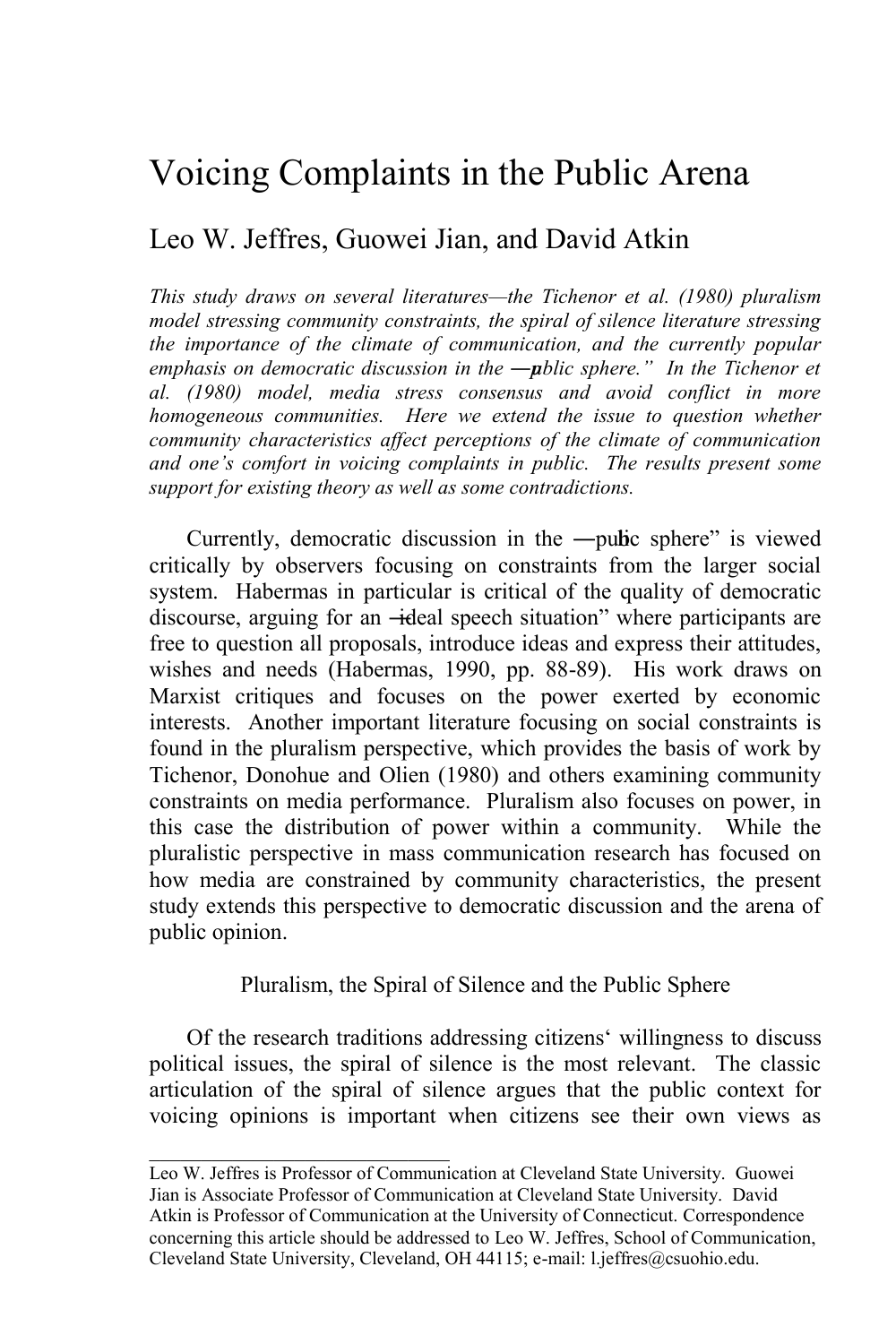declining or ascending in popularity (Noelle-Neumann, 1974, 1984, 1989). People who see their views in the minority are less likely to voice them to strangers in public settings. One's willingness to speak out is at the center of the spiral of silence (Scherer, 1991), and the conformity hypothesis and theory in general depends on conditions under which people are willing to speak out about controversial issues. The theory says that perceived climate affects one's willingness to speak out in public. We would expect that people's perceptions that the climate of communication is hospitable would be more comfortable in expressing their views since they would be less likely to fear negative feedback.

Although the 2008 presidential election saw an increased level of civic discussion and involvement by younger citizens in particular, trends over the years have been downward. Mindich (2004) notes that younger audiences increasingly have —thed out" of public affairs and he documents sobering trends suggesting that only 16% of the electorate below age 30 voted in 2004, as declining levels of political knowledge and involvement paralleled declines in their patronage of newspapers, which plummeted from 74% to 28% between 1972 and 2004. Mindich counters arguments about a Web-based renaissance with data suggesting that only 11% of young users see news as a major reason for logging on, even as the average CNN viewer surpasses 60 years of age.

Certainly, individual differences are important factors in determining one's inclination to speak out in public to engage one's neighbors and others in discussions of public problems. One variable prominent in the political literature is political efficacy, a measure of one's personal confidence. Prefacing more than a dozen scales of political alienation and efficacy, Reef and Knoke (1999) define political efficacy as  $-\text{an}$ individual's sense of personal competence in influencing the political system" (p. 414). Political efficacy long has been associated with important behaviors in a democracy (Reykowski, 1998). In the United States and elsewhere, political efficacy has been linked to voting and political activity (Pinkleton, Austin, & Fortman, 1998; Wollman & Stouder, 1991), citizen participation and mobilization (Finkel, 1987; Yeich & Levine, 1994; Zimmerman, 1989), and greater involvement in political processes (Joslyn & Cigler, 2001; Rosenstone & Hansen, 1993; Teixeira 1992); political involvement, like the concept political participation, refers to actions and attempts to influence. Political engagement often includes more than actions, including political interest, political efficacy, political information, partisanship, and concern about political issues (Brady, 1999).

Efficacy has long been used to predict involvement on the premise that people who feel powerless are less likely to make an effort in the political arena. Shah and his colleagues (2001) found strong reciprocal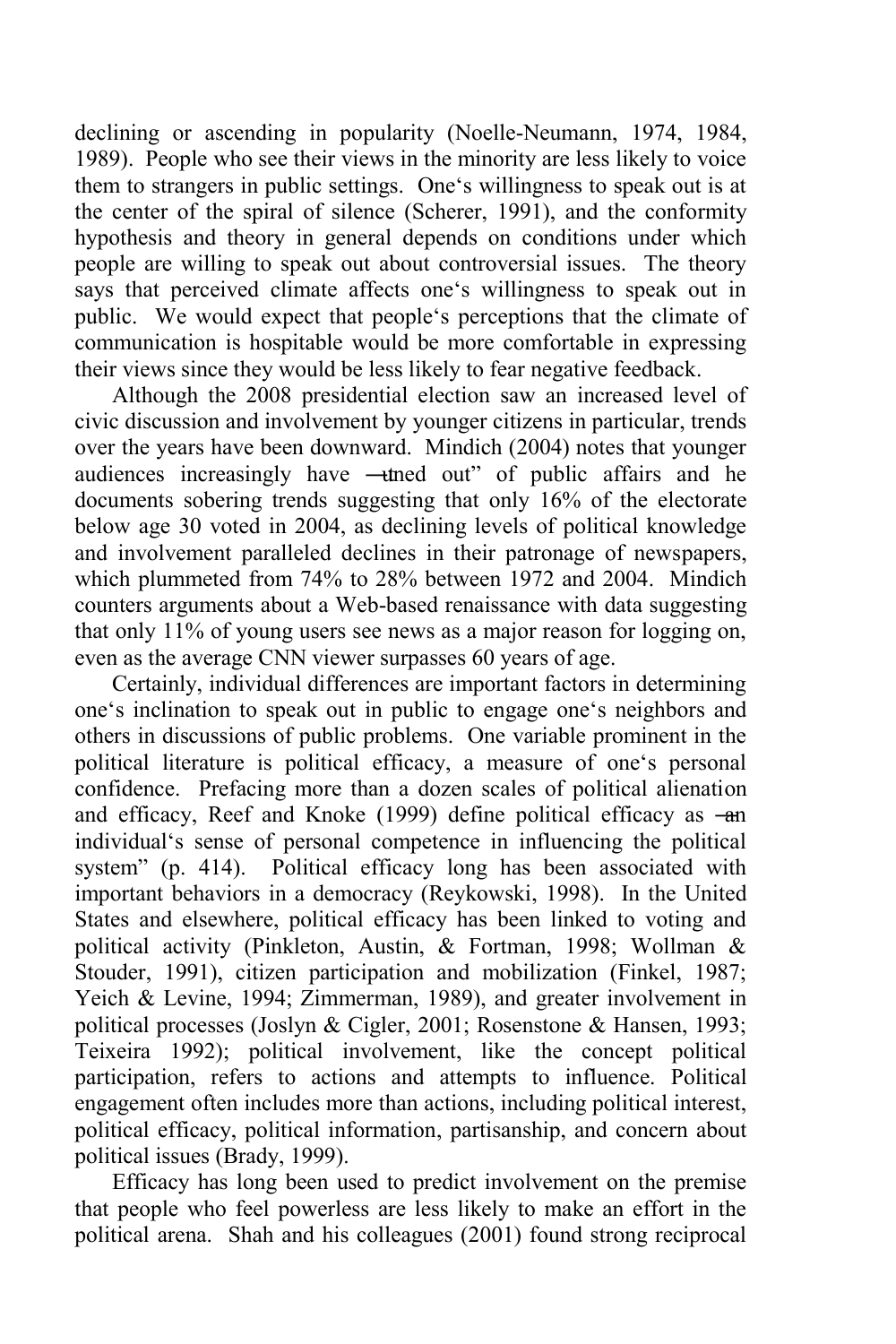relationships between interpersonal trust (measured using items asking whether respondents felt people are honest and similar items for level of trust in government and business institutions) and civic engagement (operationalized as attending club meetings, doing volunteer work, and participating in community projects).

Trust also has been linked to involvement in organizations, e.g., Wollebaek and Selle (2002) found social trust related to membership in multiple associations. This is the link to Putnam's (1995) research, where  $-\text{bowing}$  alone" is a metaphor for a declining organizational involvement seen as part of a wider civic malaise in which declining involvement in organizations is wrought by media fragmentation, social and generational factors encouraging individualism. Participation in community organizations has been linked to political and personal efficacy (Dougherty, 1988), as well as to communication; Willnat (1995) found political efficacy related to political outspokenness, and Tan (1981) found that political participation and political efficacy predicted media use for Caucasians.

Groups and organizations in a community are seen as a source of power in the pluralistic tradition followed by Tichenor and his colleagues (1980). In general, pluralism says that the distribution of power within a community affects how media operate, and researchers often have operationalized the distribution of power to mean size of population and measures that include the number of groups in a community. In the model, media stress consensus and avoid conflict in more homogeneous communities, where power is more centralized. Here we extend the issue to question whether community characteristics affect perceptions of the climate of communication and one's comfort in voicing complaints in public.

We also address the issue at the community level by focusing on the climate for voicing disagreements, not to strangers, but to neighbors and others in the community where people live. In the spiral of silence, Noelle-Neumann (1974, 1984) referred to the climate for expressing opinion at a national level but measured people's expression in a specific context, —on a train." Others have used waiting rooms and similar public settings for expressing views but speaking about a climate in a more macro sense. Researchers largely have focused on the perceived accuracy of the climate by asking people to estimate the percentage agreeing with particular opinions. Hays (2007) recently noted that the context or climate operationalized in some studies ignores the ―communication context,‖ where specific interpersonal rules apply in certain types of conversations. The concept of climate is also prominent in the organizational literature, where employees are believed capable of recognizing the normative patterns of affect and communication. Our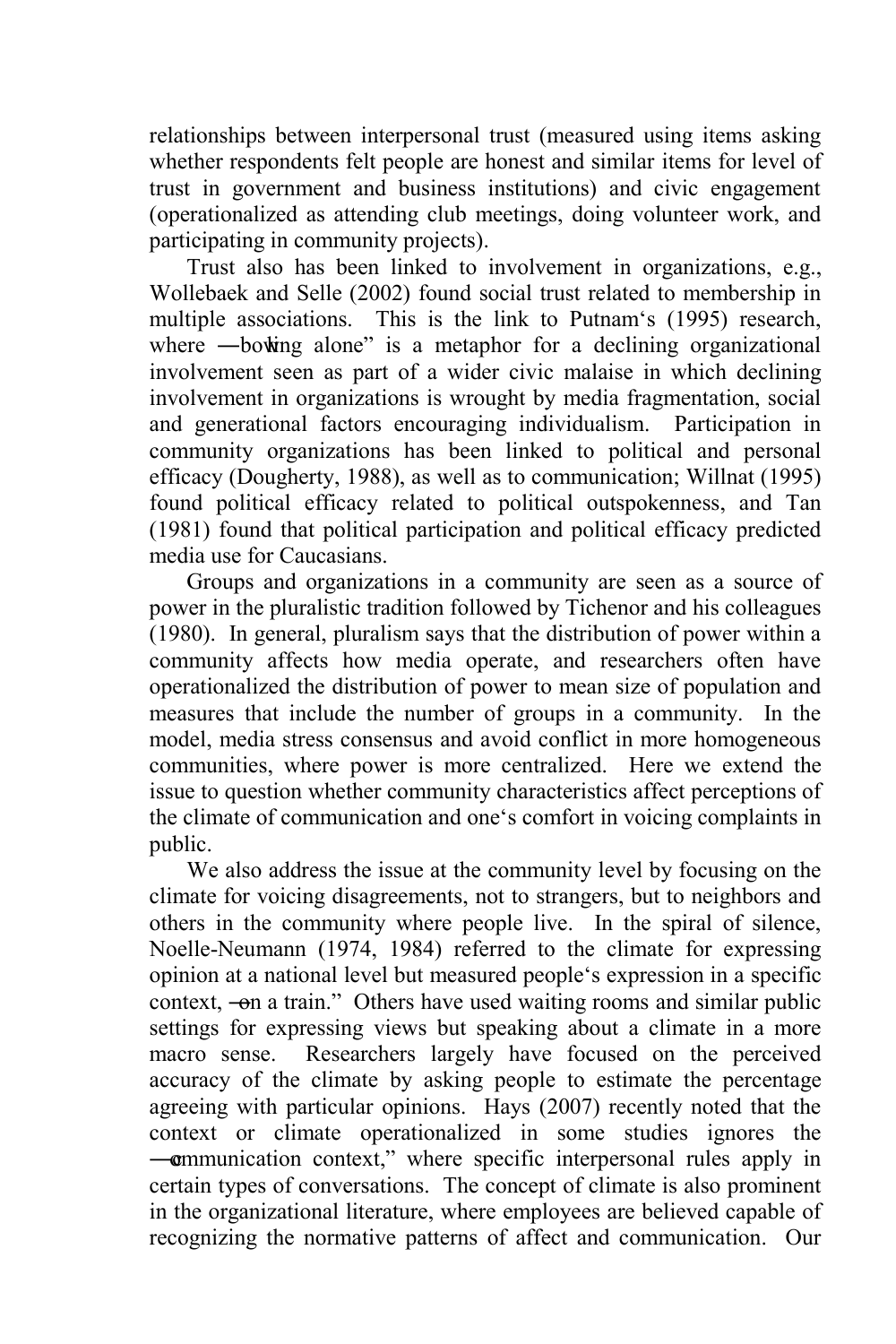examination includes specific expression of disagreements to neighbors or public officials, which seems more in keeping with the original thought behind the spiral of silence, and a somewhat more general item that also focuses on expressing disagreement in the community.

The more diverse the community, the greater the diversity of expressions and the more likely one will encounter someone with whom one disagrees. Thus, diversity and the climate for expressing opinions are linked. Communities of all sizes are showing increasing diversity as immigration patterns and the need for jobs draws Hispanics and others to small towns; at the same time, more homogeneous ethnic neighborhoods populated by Asians have emerged in Los Angeles and other large American cities. Thus, we cannot take for granted that the neighborhood in which one lives is diverse or homogeneous based on size or context, as pluralism would suggest. And it is in the local context where grassroots democracy and civic discourse need to be studied rather than at some abstract national level.

People's involvement in community groups and organizations can enhance political engagement but also provide opportunities to engage in interpersonal discussions with others and exert personal influence. Thus, in addition to looking at group involvement, we need to examine existing communication patterns. Some people's communication networks are very dense, and some are restricted to one mode or another, e.g., all interpersonal or only community media; the existing communication network also provides us with a measure of people's experience and can influence their perception of the local climate for communication about civic issues. Thus, since we are focusing on the community level, we need to examine the strength of one's involvement in the community communication network—interpersonal and through the community newspaper—which would affect one's comfort with voicing complaints in the public arena. We know from the political communication literature that one's political network affects perceptions and behavior, and studies focusing on public opinions about public issues often measure people's political discussion networks (e.g., Scheufele, Niksbet, & Brossard, 2003). Those who discuss politics frequently in volunteer groups are more politically active (Scheufele, Nisbet, Brossard, & Nisbet, 2004) and less likely to be affected by media content (Erbring et al., 1980); furthermore, the heterogeneity of one's network can affect political activity (Kwak, Williams, Wang, & Lee, 2005; Price, Cappella, & Nir, 2002).

Others following the pluralistic perspective have identified ethnicity as a base of power in a community (e.g., Jeffres et al., 2000, 2002). We know from the public opinion literature that public issues and the communication generating them are significantly impacted by ethnic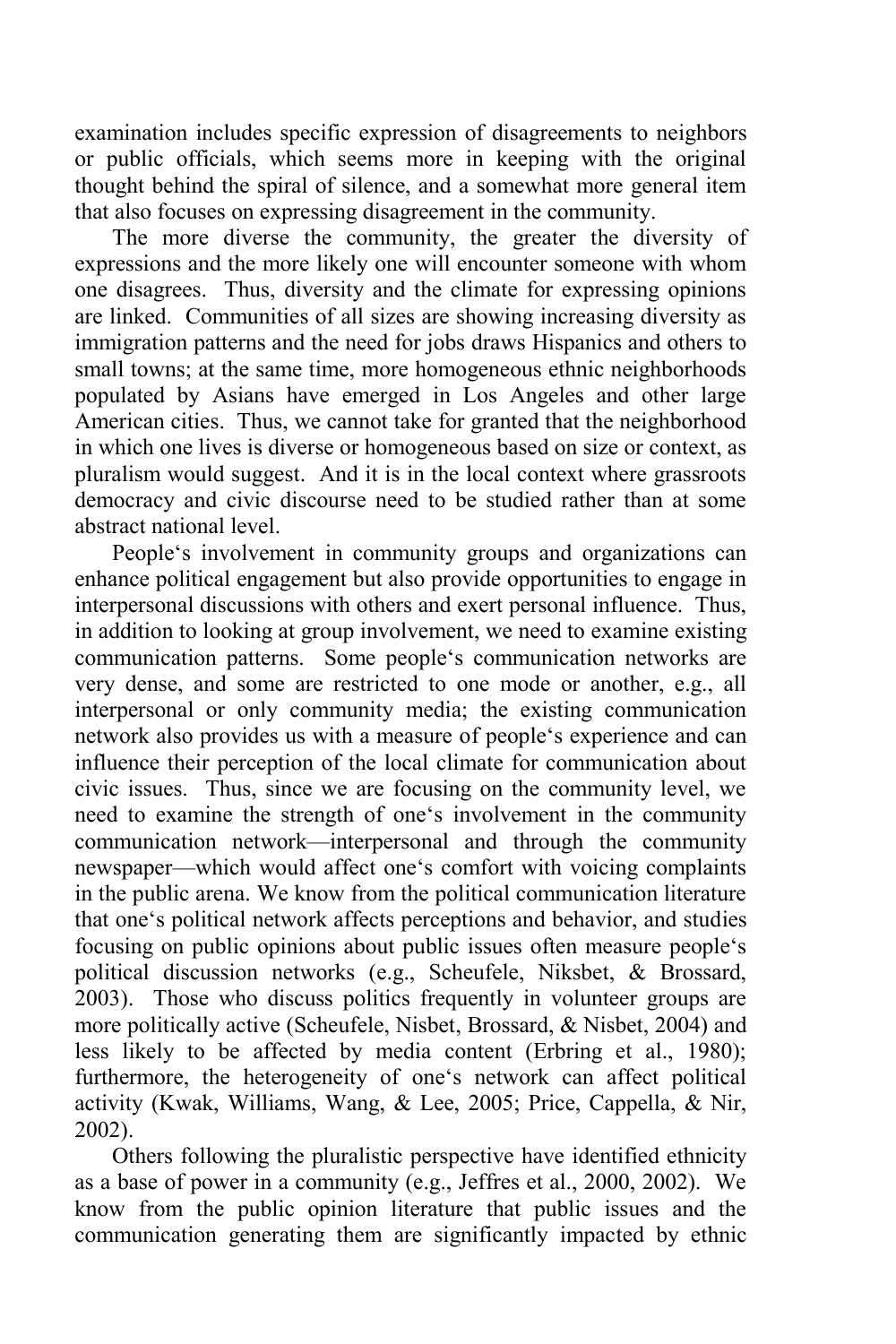factors. Gender, sexual orientation and life cycle factors (e.g., generation gaps) also can affect the climate for discussion in the —pulic sphere." During the O.J. Simpson trial, for example, public discussion often sidestepped racial issues (Jeffres, Neuendorf, & Atkin, 1999). People living in more diverse, pluralistic, communities would face a different climate than those in more homogeneous communities, with consequences that could be similar to those predicted by the Tichenor et al. (1980) model.

In summary, we have two sets of influences on people's comfort in voicing complaints in the public arena. First are community characteristics that are the foundations for exercising power. In traditional pluralism studies, this would focus on population size and the number of groups in a community, but here we include economic factors (e.g., income level), life cycle factors (e.g., age or generational factors), and ascriptive factors (e.g., ethnicity); as -eommunity constraints." Second are the factors that link citizens to their community; these include sense of efficacy, involvement in organizations, involvement in the community communication system, and perceptions of the communication climate in the community.

Bringing these two sets of variables together, we will look at how the objective measures of community diversity affect people's perceptions of the climate for voicing complaints in the public arena, and in turn how people's perception of the local climate for communication and their involvement in that communication system would affect their comfort in voicing complaints in the public sphere.

We thus pose the following hypotheses:

H1: One's sense of efficacy will be positively related to citizens' comfort in expressing their opinions in public.

H2: One's involvement in organizations will be positively related to citizens' comfort in expressing their opinions in public.

H3: One's involvement in the community media/communication system will be positively related to citizens' comfort in expressing their opinions in public.

H4: One's perceptions of the media/communication climate in the community will be positively related to citizens' comfort in expressing their opinions in public.

We also pose the following research questions: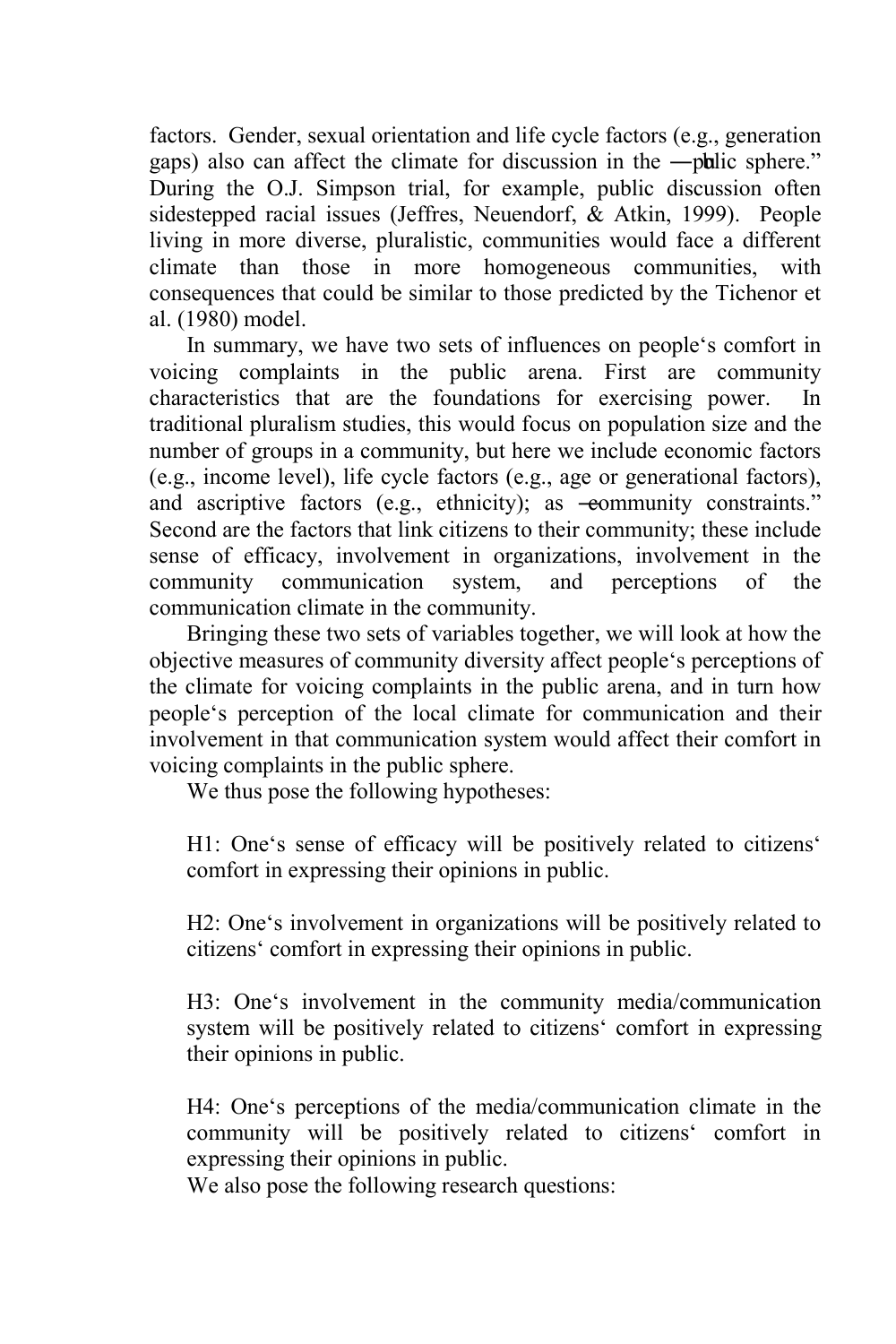RQ1: Do community characteristics that operationalize bases of power affect citizens' comfort in expressing their opinions in public?

RQ2: Do community characteristics that operationalize bases of power affect the relationship between individual-level predictors of citizens' comfort in expressing their opinions in public?

#### Methods

A sample of residents from different communities in a metropolitan area of the Midwest was matched with community characteristics corresponding to the zipcodes of residents (population, median age, percent Caucasian, percent African-American, percent Hispanic, average household size, percent home owners, percent college grads, percent foreign born, percent speaking second language, median household income, per capita household income, median home value); all of the measures were standardized for the analyses. These tap the factors used by Tichenor et al. (1980) in their studies as well as more recent additions of ascriptive factors such as ethnicity (e.g., Jeffres et al., 2000, 2002).

The survey was conducted in the spring of 2005 using a CATI (computer aided telephone interviewing) system in a major Midwestern city. Some 300 residents were contacted and 144 respondents interviewed, generating a response rate of 48%, including a diverse sample in terms of social locators. The phone numbers of respondents were generated randomly so both listed and unlisted households could be included. The sample was 40.3% male and 59.7% female. Some 48% of respondents were married, 9.8% divorced, 13.5% widowed, 1.5% separated and 27.1% who had never been married. Thirty one percent were renters and 69% home owners. Household income was distributed as follows: 31% reported \$30,000 or less; 20.5% indicated \$30,001- \$50,000; 19.7% earned \$50,001-\$75,000; 16.2% reported \$75,001 or greater; 12.7% reflected missing data. The racial breakdown was: 10.9% African-American, 75.2% Caucasian, 3.6% Hispanic; 2.2% Asian, 1.5% American Indian, 4.4% mixed, and 2.2% other. The distribution of age was: 6.3% 18-20; 16.9% 21-30; 12% 31-40; 19% 41-50; 18.3% 51-60; 12.7% 61-70; 14.8% 71 or older. The distribution for education level achieved was: 5.3% reported some high school or less; 22.5% were high school graduates; 28.9% had attended some college; 28.9% were college graduates; and 13.4% had completed some postgraduate work.

Individual-level variables were operationalized as follows:

*Comfort in expressing opinions in public.* The criterion variable in this study was resident's comfort in voicing complaints at public meetings. Respondents were asked to use a scale from 0 (*completely*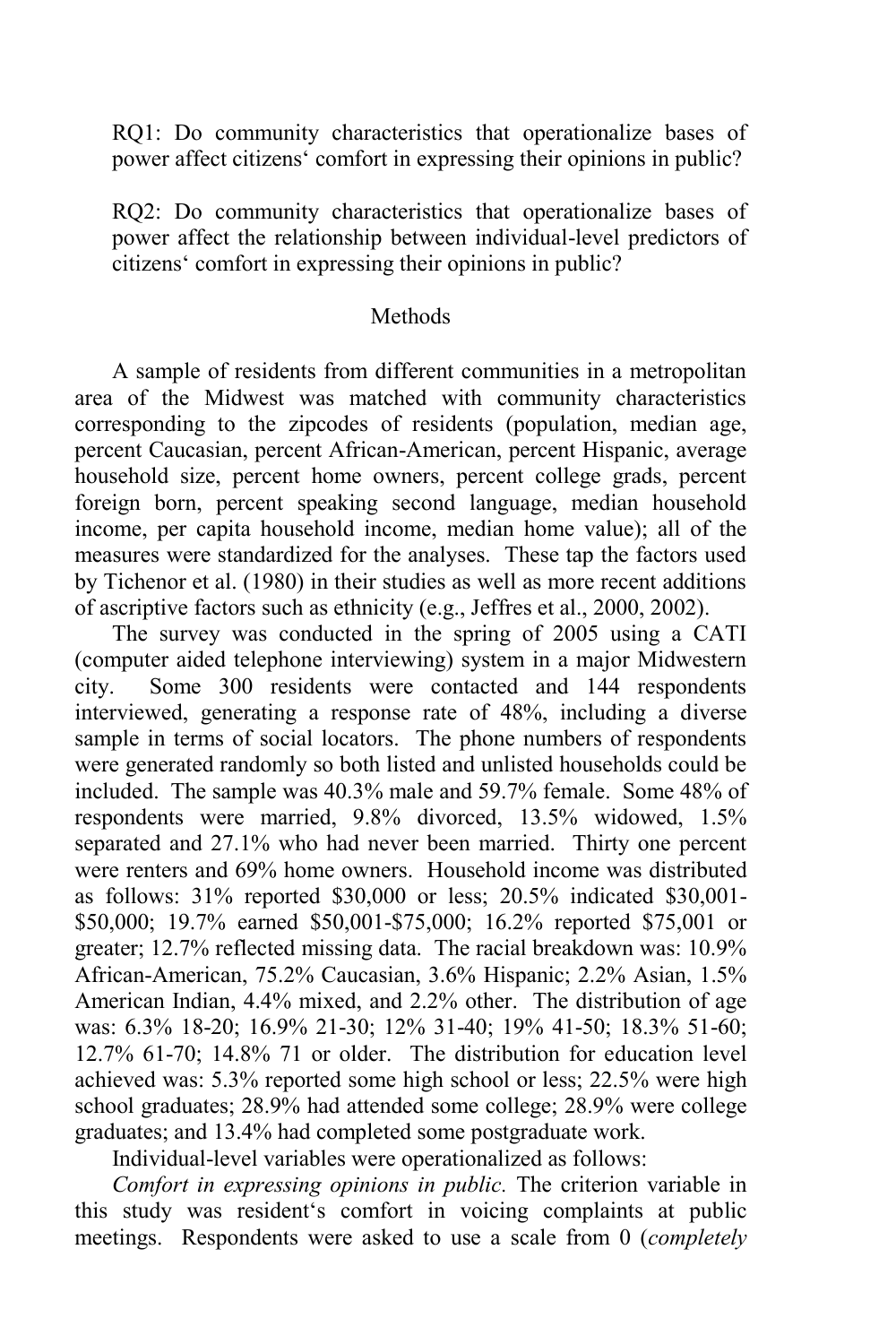*disagree*) to 10 (*completely agree*), where 5 was *neutral*, to indicate how much they agreed with the following statement: —I feel comfortable voicing a complaint at a public meeting in my community" (Mean  $=$ 6.43; standard deviation=3.01).

*Sense of efficacy*. Efficacy was measured with a set of seven items based on Olsen's (1969) political incapability scale modified for the community level. Respondents were asked to use a 0-10 scale, where 0 meant *completely disagree*, 5 was *neutral* and 10 meant *completely agree*, to indicate how much they agreed with the following statements: -Public officials don't care much what people like me think"; -Other than voting, people like me have little influence over local government actions"; —People like me don't have any say about what the government does"; — Lonsider myself to be well qualified to participate in politics"; — Feel that I have a pretty good understanding of the important political issues facing our country"; — feel that I could do as good a job in public office as most other people"; —Ithink that I am better informed about politics and government than most people." Responses were standardized and summed for a scale (alpha = .70).

*Involvement in organizations*. We asked respondents the following question: —Do you belong to any neighborhood or community organizations, including block clubs, social groups, religious groups, business groups or ethnic groups?: If they said yes, they were asked, —What are they?" Then the number was recorded and residents were asked how frequently they attended meetings of such groups (65% never, 19% once or a couple times a year, 6% every couple months, and less than 10% monthly or more often). Responses to both items were standardized and summed for an index of organizational involvement (the two items are correlated;  $r = .40$ ,  $p < .001$ ).

*Involvement in the community communication system*. We examined people's involvement in their community communication system where complaints would be expressed using five items that tapped communication with neighbors in general (three measures), learning of community problems from other people, and learning about activities and problems from the community newspaper; items were standardized for a scale (alpha  $=$  .72). In particular, respondents used the same 0-10 scale to indicate how much they agreed or disagreed with the following statements, with 0 meaning *completely disagree*, 5 was *neutral*, and 10 meant *completely agree*:  $\pm$  often talk with neighbors on the street or while I'm in my yard"; — spend more time talking with my neighbors than most people do";  $-$ Otside my house or walking down the street, I often greet people passing by even if they are not neighbors that I recognize"; —bften hear about community problems by word-of-mouth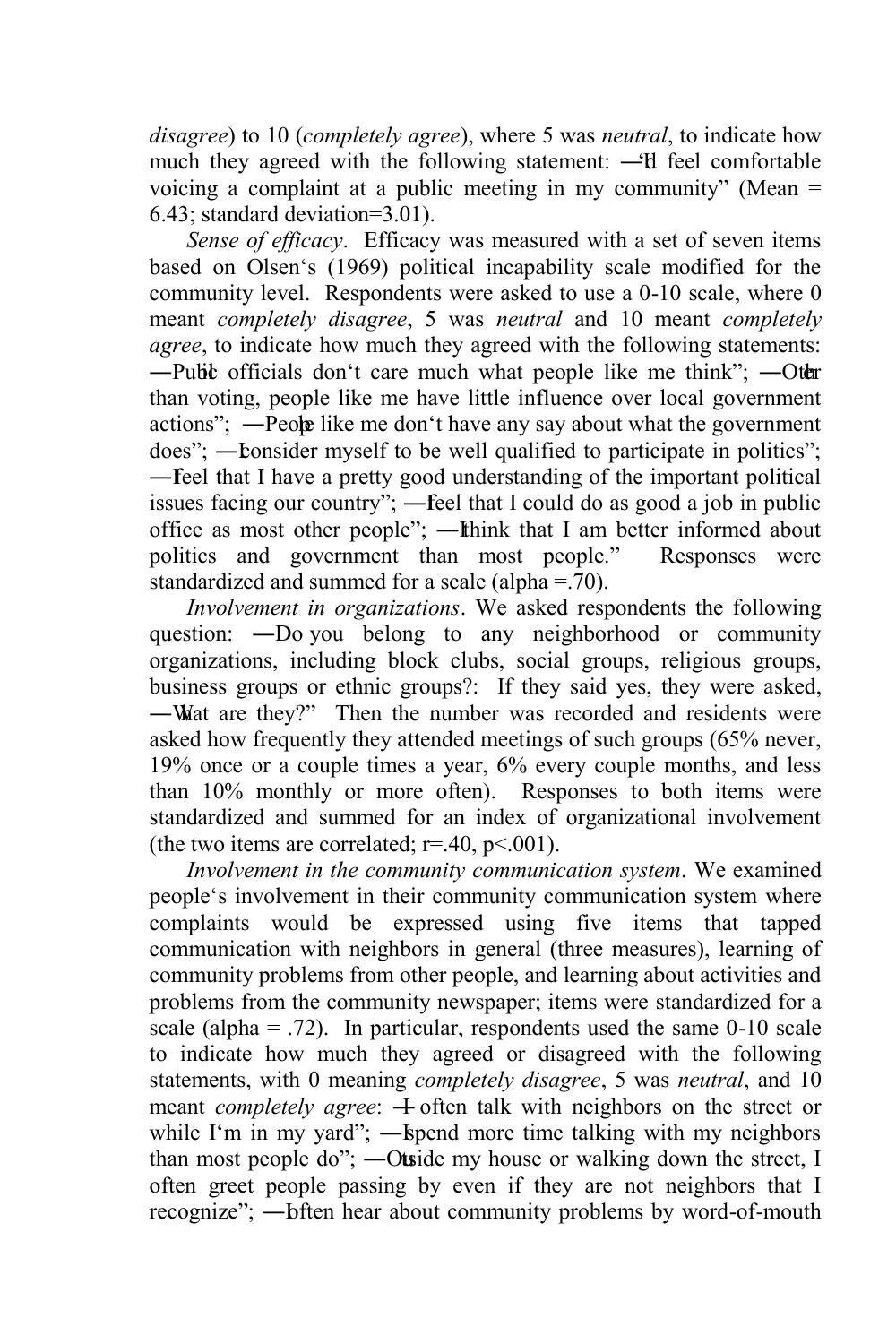in my neighborhood"; —Iearn about community activities and problems from the community newspaper."

*Perceived communication climate in the community*. Two items captured people's perceptions of the climate for communication in their community. Respondents were asked how much they agreed with these statements using a 0-10 point scale ranging from *completely disagree* to *completely agree*: 1) No one seems shy about disagreeing with neighbors or public officials in my community; 2) People in this community seem to be afraid to speak up when they disagree. The two items were used as independent indicators of the concept because they tap different aspects of people's perceptions of the climate for communication in their community.

Community-level variables matched to zipcodes of respondents included the measures listed below.

*Population*. In the Tichenor et al. (1980) research, population is expected to be correlated with the dispersal of power as the number of groups grows. The 2000 census data were recorded.

*Life Cycle*. Median age and mean household size were matched to zipcodes.

*Ethnicity*. Several measures of ascriptive variables were recorded, including: the percentage Caucasian, African-American and Hispanic; percentage foreign born; percentage speaking languages other than English at home.

*Status*. Social status measures recorded were: median household income, per capita income, median home value, percentage home owners, and the percentage of respondents with bachelor's degrees.

#### Results

Four hypotheses focused on relationships between our criterion variable and individual-level variables that link people to their communities. The first hypothesis predicted that one's sense of efficacy would be positively related to citizens' comfort in expressing their opinions in public. This hypothesis is supported, with a correlation of  $.34$  (p $\leq$  001). The second hypothesis predicted that one's involvement in organizations would be positively related to citizens' comfort in expressing their opinions in public and this, too, is supported by the data  $(r= .23, p<.01)$ . A correlation of .43 ( $p<.001$ ) between the criterion variable and one's involvement in the community communication system provides support for the third hypothesis. The fourth hypothesis predicted that one's perceptions of the communication climate in the community would be positively related to citizens' comfort in expressing their opinions in public. The two measures of perceived communication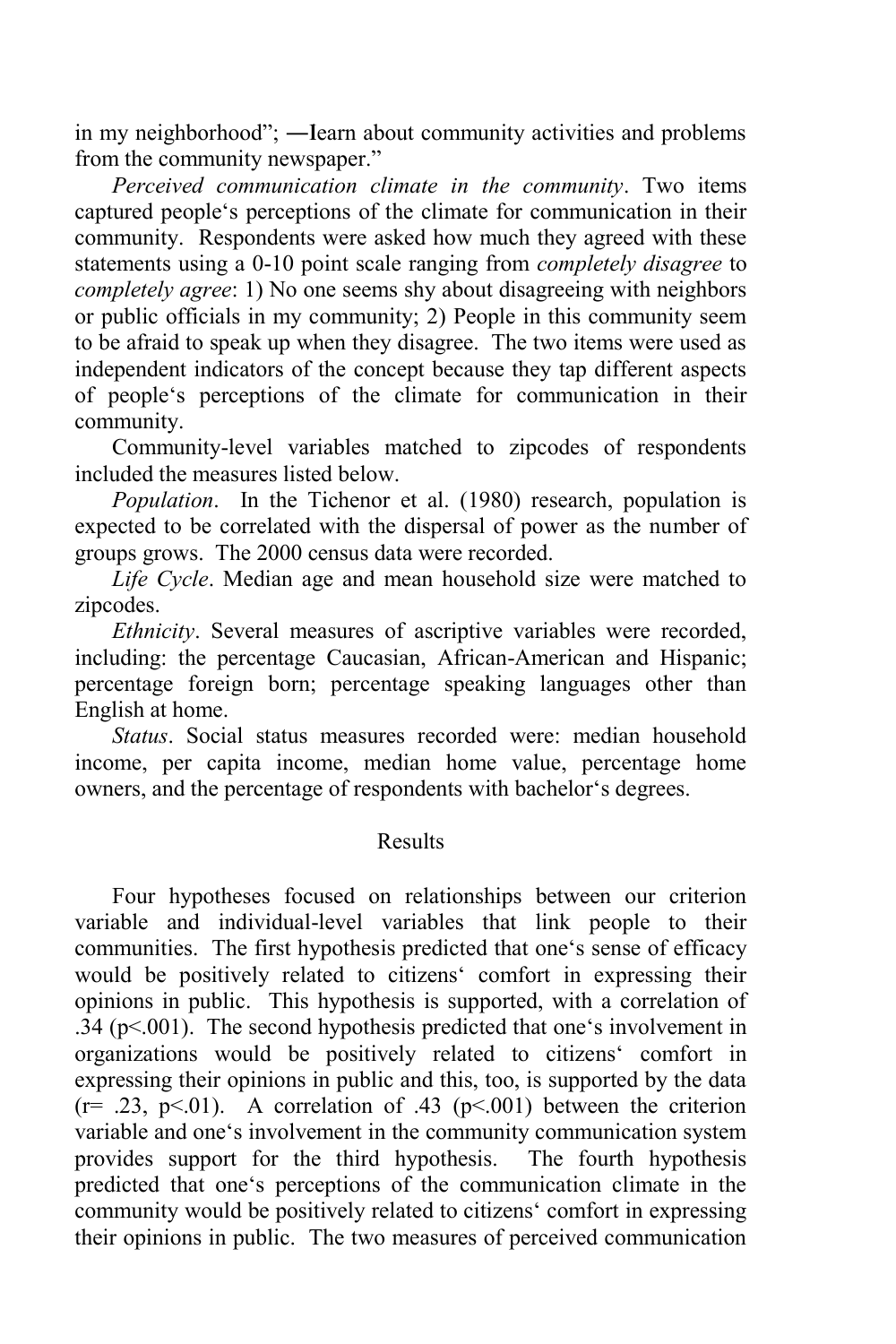climate are not correlated with comfort in voicing complaints at public meetings; thus, this hypothesis is not supported.

The first research question asked whether community characteristics that operationalize bases of power affect citizens' comfort in expressing their opinions in public. First, bivariate correlations were computed, but none were statistically significant. Next, hierarchical regression was conducted using the community-level variables to predict the criterion variable. Community characteristics as a block failed to explain a statistically-significant amount of variance in the criterion variable (comfort in voicing complaint at public meeting) (R Sq.=.111, F Ch.=1.15 n.s.) but standardized betas for two variables were statistically significant (percent Caucasian  $\beta$  = -.38, t= -2.04, p<.05; percent foreign born  $\beta = -0.53$ ,  $t = -2.16$ ,  $p < 0.04$ ) and one approached significance (median age  $\beta$  = .29, t=1.72, p<.09). Thus, those who live in communities with larger percentages of Caucasian and foreign-born residents are less comfortable in voicing complaints at public meetings. Those in communities with an older population on the average are more likely to feel comfortable.

The second research question asked whether community characteristics affected the relationship between individual-level predictors of citizen comfort in expressing opinions in public. A hierarchical regression was conducted; the census data representing community characteristics were entered as the first block, followed by the personal characteristics—the scale representing involvement in community groups, the sense of efficacy scale, the scale measuring involvement in the community/neighborhood communication system, and the two items tapping perception of the communication climate in the community. As Table 1 shows, three of the individual-level predictors continue to be significant predictors with the community characteristics already in the equation—sense of efficacy, involvement in the community communication network, and a perception of the communication climate (that people are afraid to speak when they disagree). We note that organizational involvement, correlated in a bivariate relationship, drops out as a predictor. This suggests that the contribution of organizational involvement is significant for the opportunity it provides for communication. We also see that the climate perception that was not correlated with our criterion variable emerges as a predictor once the community characteristics are in the equation; thus, perceptions of the communication climate are closely associated with the composition of the community. Inspecting bivariate correlations composition of the community. between the climate perceptions and community characteristics, we find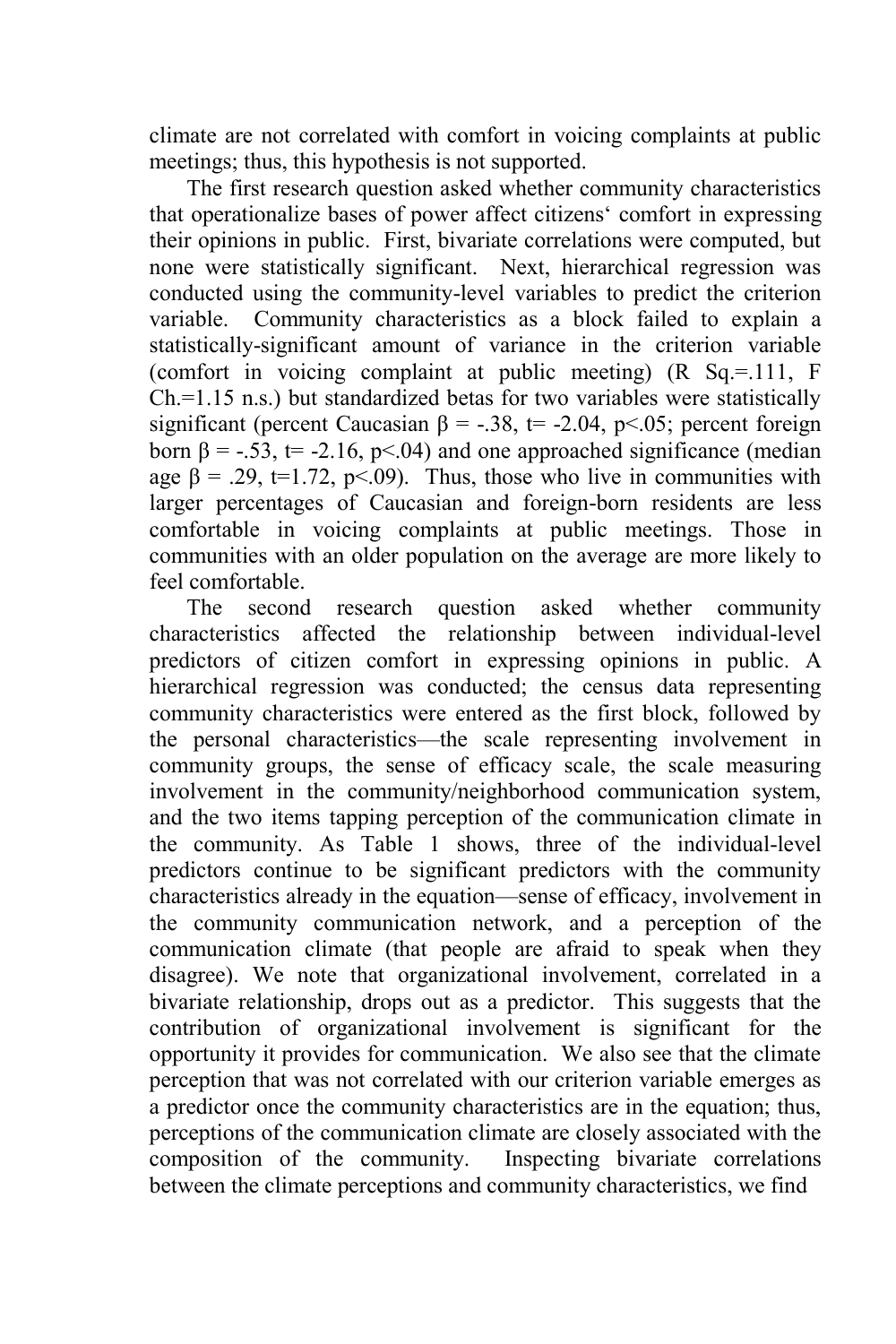| <b>Regression 1</b>                                       | Standardized Beta | P< |
|-----------------------------------------------------------|-------------------|----|
| Community Characteristics                                 |                   |    |
| Population                                                | $-.045$           |    |
| Median age                                                | .26               |    |
| Percent Caucasian                                         | $-.40$ p < 04     |    |
| Percent African American                                  | $-.16$            |    |
| Percept Hispanic                                          | $-18$             |    |
| Average household size                                    | $-.20$            |    |
| Percent home owners                                       | $-.30$            |    |
| Percent with BA degrees                                   | $-.25$            |    |
| Percent foreign born                                      | $-.53$ p $< 04$   |    |
| Percent speak other languages                             | .43               |    |
| Median household income                                   | .32               |    |
| Per capita income                                         | $-.10$            |    |
| Median home value                                         | .31               |    |
| R=.34, $R^2$ Change=.116, F Change=1.1 n.s.               |                   |    |
| Individual-level Predictors                               |                   |    |
| Organizational involvement scale                          | .33 $p<0.001$     |    |
| Involvement in community communication network            | .36 $p<001$       |    |
| Climate: People in comm. afraid to speak up when disagree | .16 $p < 0.058$   |    |
| Climate: No one seems shy about disagreeing               | $-.01$            |    |
| with neighbors/public officials                           |                   |    |
| R=.62, R <sup>2</sup> Change=.262, F Change=8.7 p<.001    |                   |    |
| R=.62, R <sup>2</sup> =.379, F=3.5 p <.001                |                   |    |
| <b>Regression 2</b>                                       |                   |    |
| <b>Community Characteristics</b>                          |                   |    |
| Individual Social Categories                              |                   |    |
| Age                                                       | .10               |    |
| Gender                                                    | .08               |    |
| Formal education level                                    | .24 $p<.02$       |    |
| Household income                                          | .00               |    |
| Own home                                                  | .06               |    |
| Caucasian ethnicity                                       | $-18$             |    |
| R=.44, $R^2$ Change=.076, F Change=1.5 n.s.               |                   |    |
| <b>Individual-level Predictors</b>                        |                   |    |
| Organizational involvement scale                          | .04               |    |
| Involvement in community communication network            | .36 $p<.001$      |    |
| Climate: People in comm. afraid to speak up when disagree | .19 $p<.04$       |    |
| Climate: No one seems shy about disagreeing               | .03               |    |
| with neighbors/public officials                           |                   |    |
| R=.65, $R^2$ Change=.23, F Change=7.5 p<.001              |                   |    |
| R=.65, R <sup>2</sup> =.42, F=2.9, p <.001                |                   |    |

Table 1. *Hierarchical Regressions Predicting Comfort in Voicing Complaints at Public Meetings*

Note: In Regression 1, the community characteristics were standardized and entered as a block; then the individual-level variables were entered. In Regression 2, the community characteristics were entered in the first block, the individual social categories in the second block, and the other individual level predictors in the third block. Statistically significant standardized betas are noted.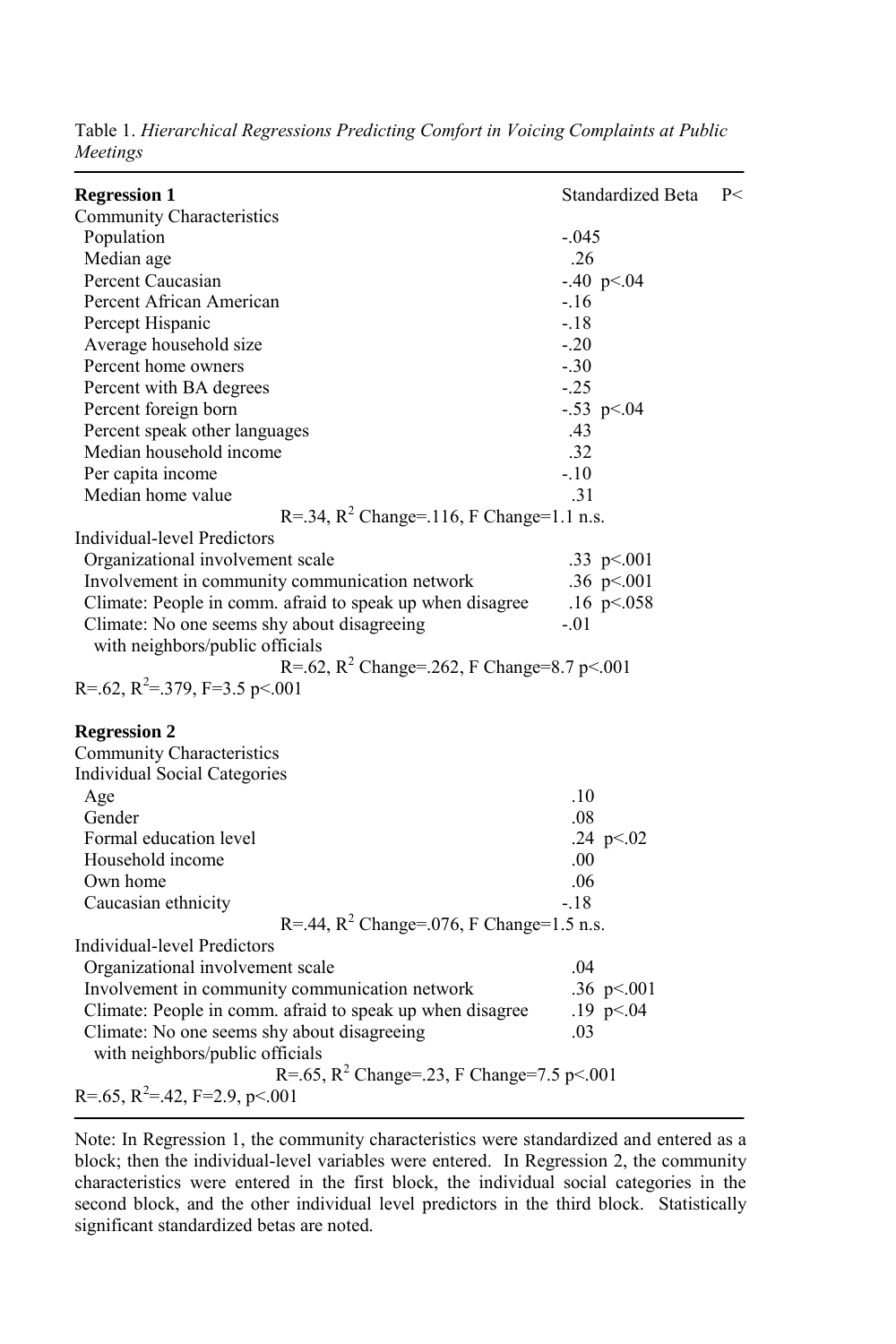that those who live in communities with larger populations  $(r= .15, )$  $p\leq 0.05$ ) and with more African Americans ( $r=21$ ,  $p\leq 0.001$ ) are more likely to say residents are not shy about disagreeing with neighbors or public officials. Also, those who live in communities with an average older population ( $r = -19$ ,  $p < 02$ ) and more home owners ( $r = 12$ ,  $p < 08$ ) are more likely to disagree with the statement that people in the community are afraid to speak up when they disagree.

A second hierarchical regression included personal characteristics that match the community demographics in part. These were entered as a second block after the census measures of community characteristics. We see that education is the only individual characteristic that is a significant predictor in this second block, and it has no impact on the status of the other individual level predictors. However, the individual characteristics do overwhelm the importance of community-level variables in the final equation. We find that being Caucasian replaces the community measure as a negative predictor of comfort in voicing complaints at public meetings, and percent foreign born drops out. It is interesting that the introduction of education and other social categories does not alter the significance of organizational involvement.

#### **Discussion**

The results present some support for existing theory as well as some contradictions. Extending pluralism theory (e.g., Tichenor et al., 1980) to the interpersonal context, we asked if residents of more diverse communities would be more comfortable in expressing complaints at public meetings. The answer is mixed. The larger the percentage of Caucasians—a measure of homogeneity, the less comfortable respondents were in issuing complaints. That said, similar discomfort levels were found for respondents in communities with higher percentages of foreign-born individuals—a measure of diversity. However, when we introduce the individual-level variables, both influences drop out. Since this study was done in a single metropolitan area, we are unable to determine whether macro-level influences would occur in a national sample with regional differences and a wider range of community populations.

Clearly, efficacy is strongly related to being comfortable in such a public role, as is one's involvement in the community communication system, and neither is constrained by the community system-level characteristics or education. However, level of organizational involvement drops out, suggesting that the significance of joining groups is found—to some degree--in the opportunity for communication.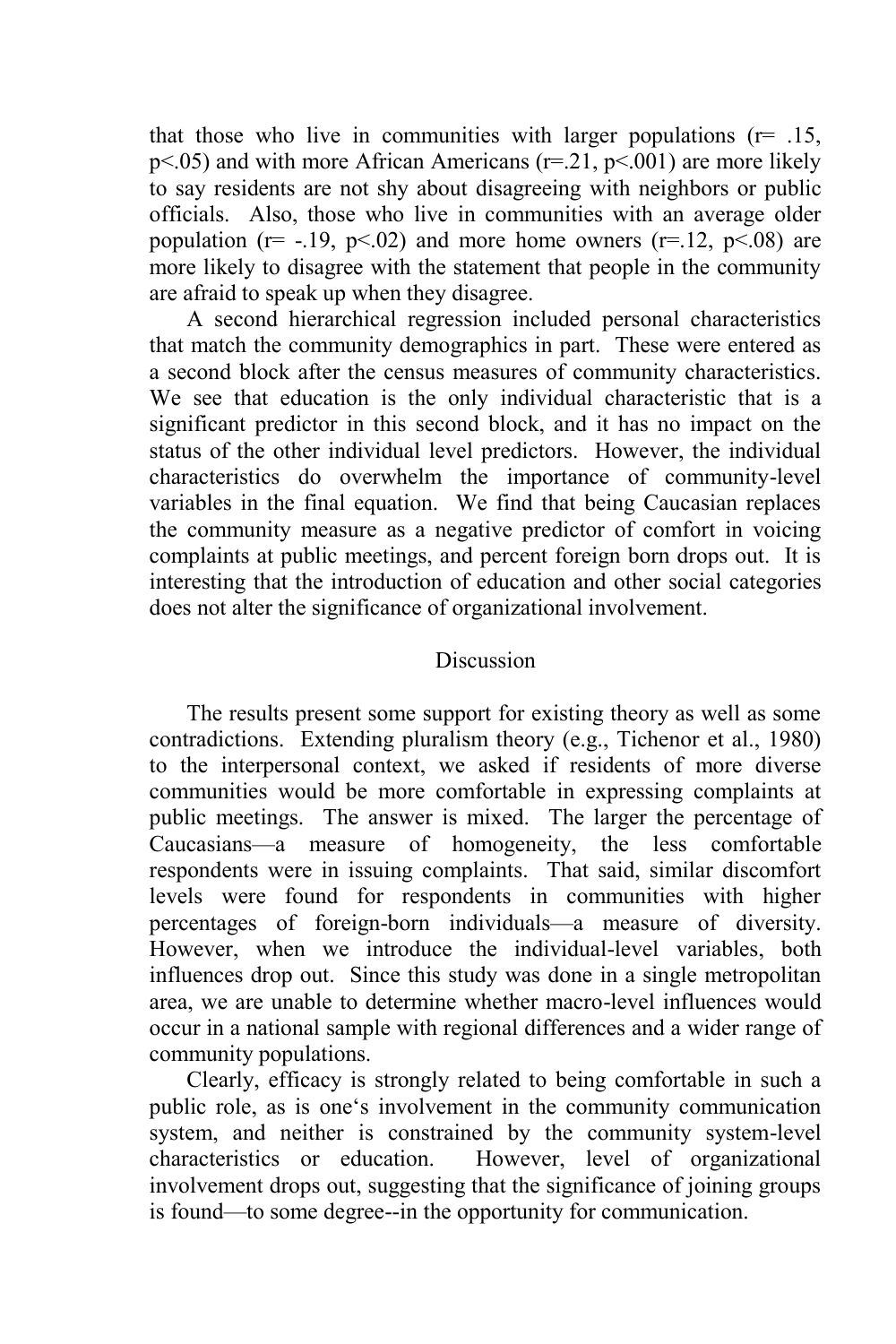How people perceive the climate for communication does appear to be important, but not as one might expect. Those who see others as reluctant to speak up are more likely to feel comfortable doing so themselves, perhaps stepping into the role they see others vacating. If the spiral of silence were operating as originally formulated, people who see an inhospitable climate would fear negative sanctions and refrain from expressing opinions. Here we find the opposite, a result consistent with Neuwirth and Frederick's (2004) study, where one's own attitudes and sense of self-efficacy were the important influences on willingness to communicate.

With regard to channel influences, the present results reveal a positive impact of communication network variables on willingness to complain in public. This finding parallels those of the knowledge gap literature, where journalistic outlets appearing in a range of communication channels have been shown to cultivate a more informed citizenry (e.g., Sotirovic & McLeod, 2001). Thus, the ongoing proliferation of communication channels may not be contributing to the general public affairs malaise about which commentators (e.g., Mindich, 2004; Putnam, 1995) have expressed concern.

Although scholarly discussions of organizational involvement of this sort might sound abstract to some, such work is critical to enhancing our understanding of the larger democracy, which is contingent upon an electorate that's well-informed, involved, and engaged in civic discourse. Putnam (1995) sees civic engagement emerging from such civic organizations, which he terms  $-\hat{a}$ brics of trust<sup>"</sup> (p. 65). We need to explore the extent to which new media—particularly Internet applications—serve to catalyze, inhibit, or transform public discussion and civic involvement. Increasingly, younger citizens are interacting online, where more anonymous chatrooms offer the chance to interact with similar others or diverse groups that are the target of one's persuasion. Speaking out online is quite different from speaking out in public settings, and we need research which not only studies contextual differences (online vs. in-person) but also the influence of traits—some people are likely to be  $-\frac{1}{2}$  or  $-\frac{1}{2}$  inhibited" regardless of context. Where does state end and trait begin?

#### Limitations

The present study's results are limited by the small scope of our survey, which was done in a single metropolitan area. System-level characteristics were measured by zipcodes, which reflect the more immediate community. The  $-\text{size}^n$  of the community to which respondents were applying their answers in this survey (and others) is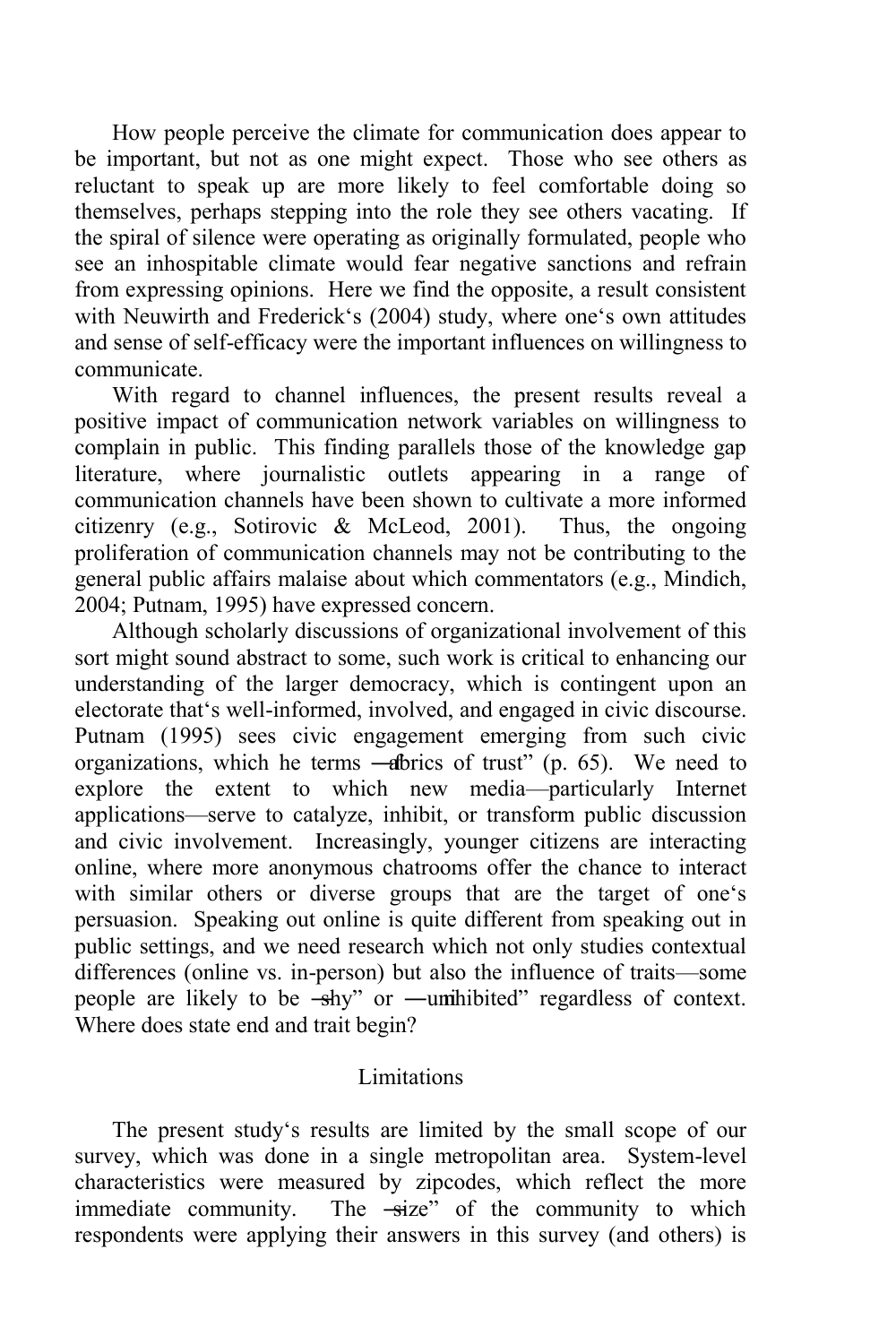indiscernible in a metropolitan context without additional measures that sort out levels of scale. Pluralism, as Tichenor et al. (1980) Pluralism, as Tichenor et al. (1980) conceptualize it, likely differs for neighborhoods vs. metro areas. One may live in a diverse metropolitan area but live and work through organizations in a more homogeneous suburb or neighborhood.

This study also included only two measures of the **—communication** climate" and one measure of —**c**omfort in expressing opinions in public." As the spiral of silence literature demonstrates, the concept of the —kimate" (whether opinion or communication) is problematic and deserves more attention. Experimental studies often  $-\mathbf{i}\hat{\mathbf{k}}$ " the context operationalizing climate while larger, national surveys finesse the issue by asking respondents to predict the nature of public opinion. The climate may differ for one's neighborhood, one's ethnic group, one's social class, and the larger community. These are not sorted out in this, or other studies. And clearly there are differences in the nature of the public context, such that many people would speak out at a block club meeting or gathering of one's social club but not during the public question and answer period of a city council meeting. One may be comfortable speaking out in smaller public contexts but not larger ones. One may be comfortable speaking out in more informal contexts but not in formal meetings, e.g., local forums but not public council meetings. And certainly the length of one's history with a context is important; a person may feel quite comfortable objecting at a group meeting one has attended for many years but not at a meeting where the history is more limited. Reluctance to speak out at one level might differ from that felt at another level. Work is needed to define the concept of -eommunity" more precisely in studies of the climate of communication, the spiral of silence and the —public sphere."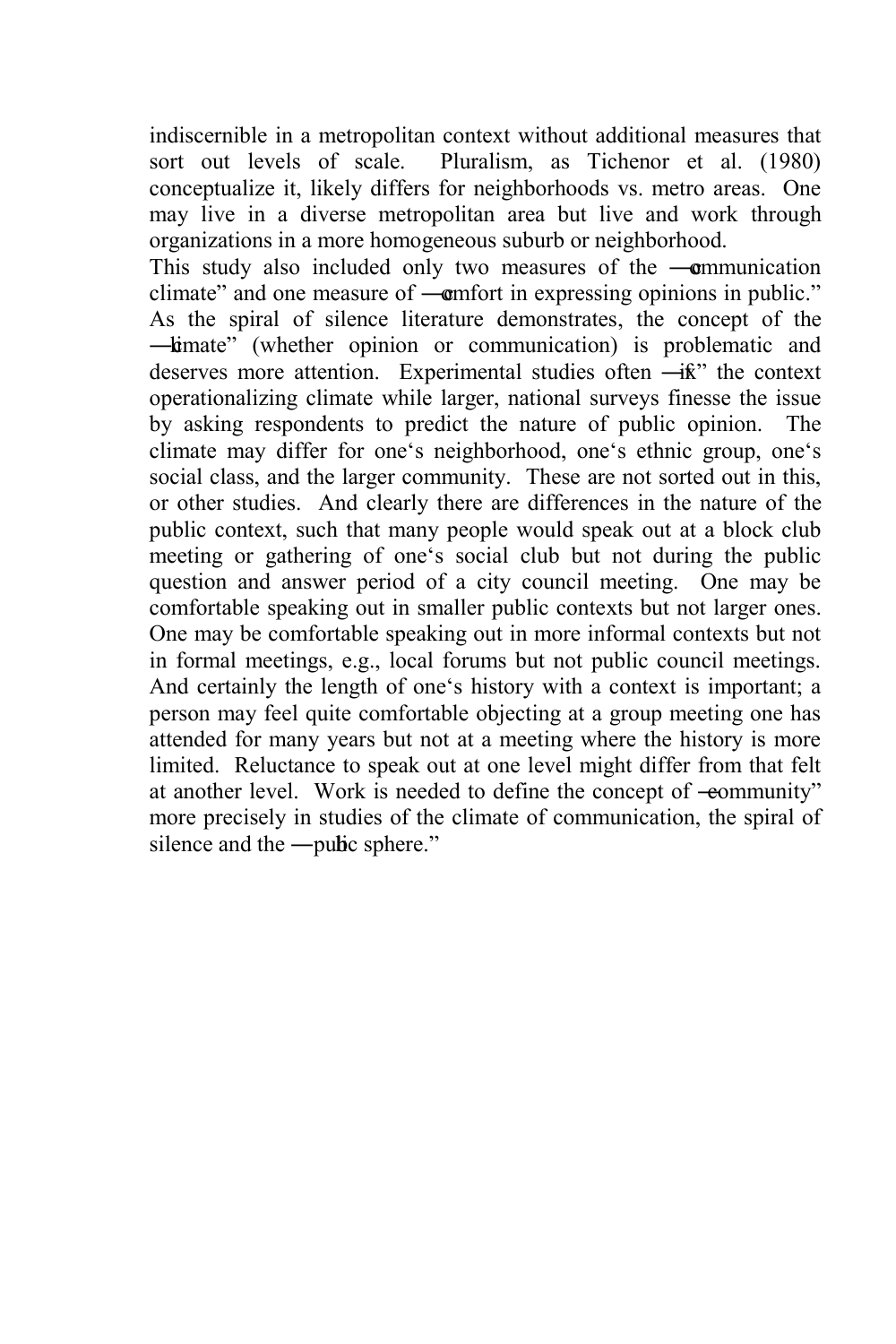#### References

- Brady, H.E. (1999). Political participation. In J.P. Robinson, P.R. Shaver, & L.S. Wrightsman (Eds.), *Measures of political attitudes* (pp. 737- 801). San Diego, CA: Academic Press.
- Bucy, E., Gantz, W., Wang, Z. (2007). Media technology and the 24 hour news cycle. In C. Lin & D. Atkin (Eds.), *Communication technology and society* (pp. 143-163). Mahwah, NJ: LEA.
- De Boer, C., & Velthuijsen, A.S. (2001). Participation in conversations about the news. *International Journal of Public Opinion Research, 13*, 140-158.
- Dougherty, D. (1988). *Participation in community organizations: Effects on political efficacy, personal efficacy and self esteem*. Dissertation, Boston University, April, 1988.
- Erbring, L., Goldenberg, E.N., & Miller, A.H. (1980). Front page news and real-world clues: A new look at agenda-setting by the media. *American Journal of Political Science, 24*, 16-49.
- Finkel, S.E. (1987). The effects of participation on political efficacy and political support: Evidence from a West German panel. *Journal of Politics, 49*, 441-461.
- Griffin, R.J. (1990). Energy in the eighties: Education, communication and the knowledge gap. *Journalism Quarterly, 67*, 554-566.
- Habermas, J. (1990). *Moral consciousness and communicative action*. Cambridge, MA: MIT Press.
- Hays, A.F. (2007). Exploring the forms of self-censorship on the spiral of silence and the use of opinion expression avoidance strategies. *Journal of Communication, 57*, 785-802.
- Jeffres, L.W., Cutietta, C., Sekerka, L., & Lee, J. (2000). Newspapers, pluralism and diversity in an urban context. *Mass Communication & Society, 3*, 157-184.
- Jeffres, L.W., Atkin, D., & Neuendorf, K.A. (2002). A model linking community activity and communication with political attitudes and involvement in neighborhoods. *Political Communication, 19*, 387- 421.
- Jeffres, L.W., Neuendorf, K.A., & Atkin, D. (1999). Spirals of silence: Expressing opinions when the climate of opinion is unambiguous. *Political Communication, 16*, 115-131.
- Joe Reef, M. & Knoke, D. (1999). Political alienation and efficacy. In J.P. Robinson, P.R. Shaver & L.S. Wrightsman (Eds.), *Measures of political attitudes* (pp. 413-423). San Diego, CA: Academic Press.
- Joslyn, M.R., & Cigler, A. (2001). Group involvement and democratic organizations: Social capital in the post election context. *Social Science Quarterly, 82*, 357-368.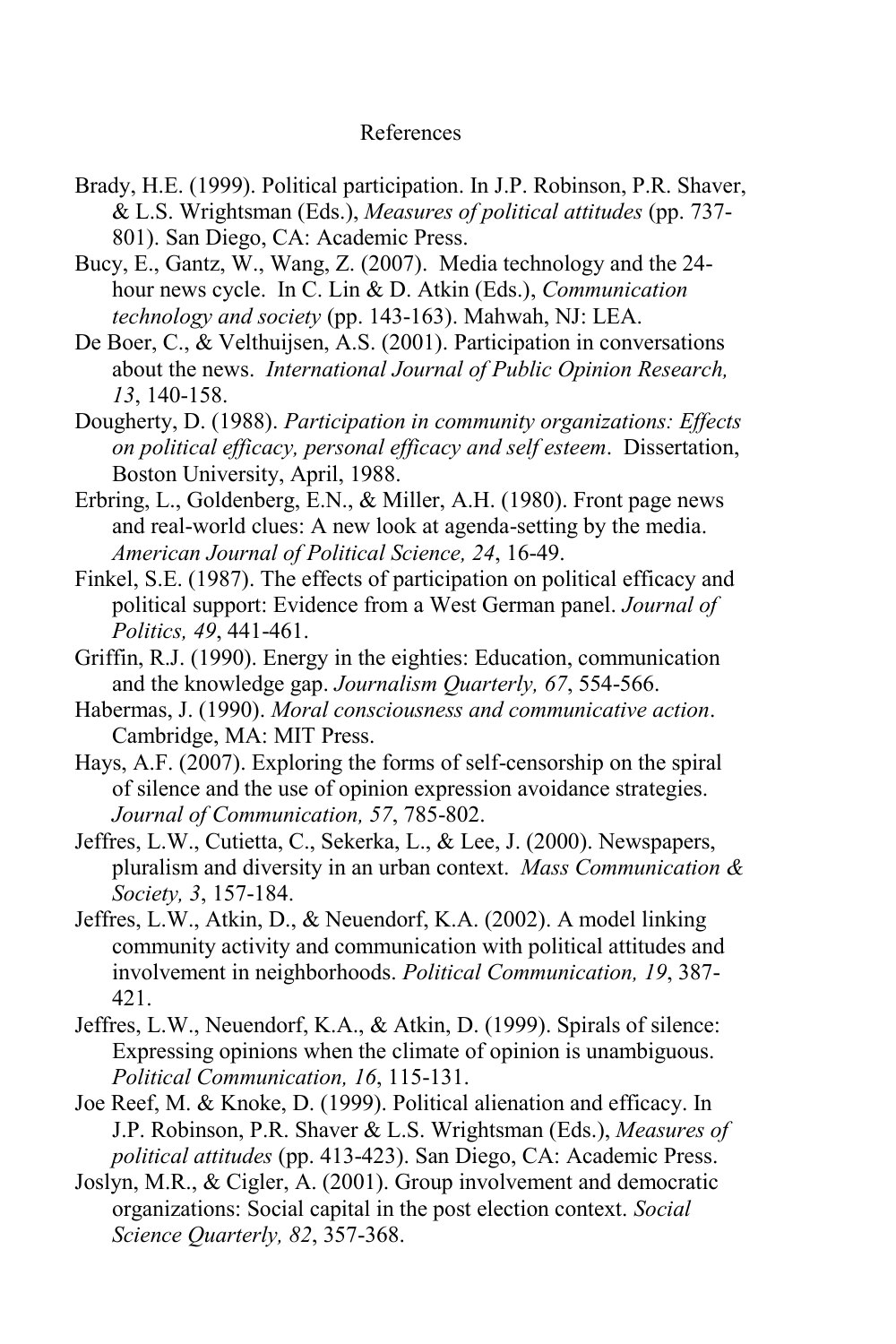Kwak, N., Williams, A.E., Wang, X., & Lee, H. (2005). Talking politics and engaging politics: A examination of the interactive relationships between structural features of political talk and discussion engagement. *Communication Research, 32*, 87-111.

- Neuwirth, K., & Frederick, E. (2004). Peer and social influence on opinion expression: Combining the theories of planned behavior and the spiral of silence. *Communication Research, 31*, 669-703.
- Noelle-Neumann, E. (1974). The spiral of silence: A theory of public opinion. *Journal of Communication, 24*, 43-51.
- Noelle-Neumann, E. (1989). Advances in spiral of silence research. *KEIO Communication Review, 10*, 3-34.
- Noelle-Neumann, E. (1984). *The spiral of silence: Public opinion—Our social skin*. Chicago, IL: University of Chicago Press.
- Olson, M.E. (1969). Two categories of political alienation. *Social Forces, 47*, 288-299.
- Pinkleton, B.E., Austin, E.W., & Fortman, K.K.J. (1998). Relationships of media use and political disaffection to political efficacy and voting behavior. *Journal of Broadcasting and Electronic Media, 42*, 34-49.
- Price, V., Cappella, J.N., & Nir, L. (2002). Does disagreement contribute to more deliberative opinion? *Political Communication, 19*, 95-112.
- Putnam, R.D. (1995). Bowling alone: America's declining social capital. *Journal of Democracy, 6*, 65-78.
- Reykowski, J. (1998). Belief systems and collective action: Changes in Poland from the psychological perspective. *Applied Psychology: An International Review, 47*, 89-108.
- Rosenstone, S.J., & Hansen, J.M. (1993). *Mobilization, participation, and democracy in America*. New York: Macmillan.
- Scherer, H. (1991). *Personal opinions and the perception of public opinion: Conformity or projection: A test of two alternative models*. Paper presented to the Political Communication Division at the annual conference of the International Communication Association, Chicago.
- Scheufele, D.A., Nisbet, M.C., Brossard, D., & Nisbet, E.C. (2004). Social structure and citizenship: Examining the impacts of social setting, network heterogeneity, and informational variables on political participation. *Political Communication, 21*, 315-338.
- Scheufele, D.A., Nisbet, M.C., & Brossard, D. (2003). Pathways to political participation? Religion, communication contexts, and mass media. *International Journal of Public Opinion Research, 15*, 300- 324.

Mindich, R. (2004). *Tuned out*. New York: Oxford.